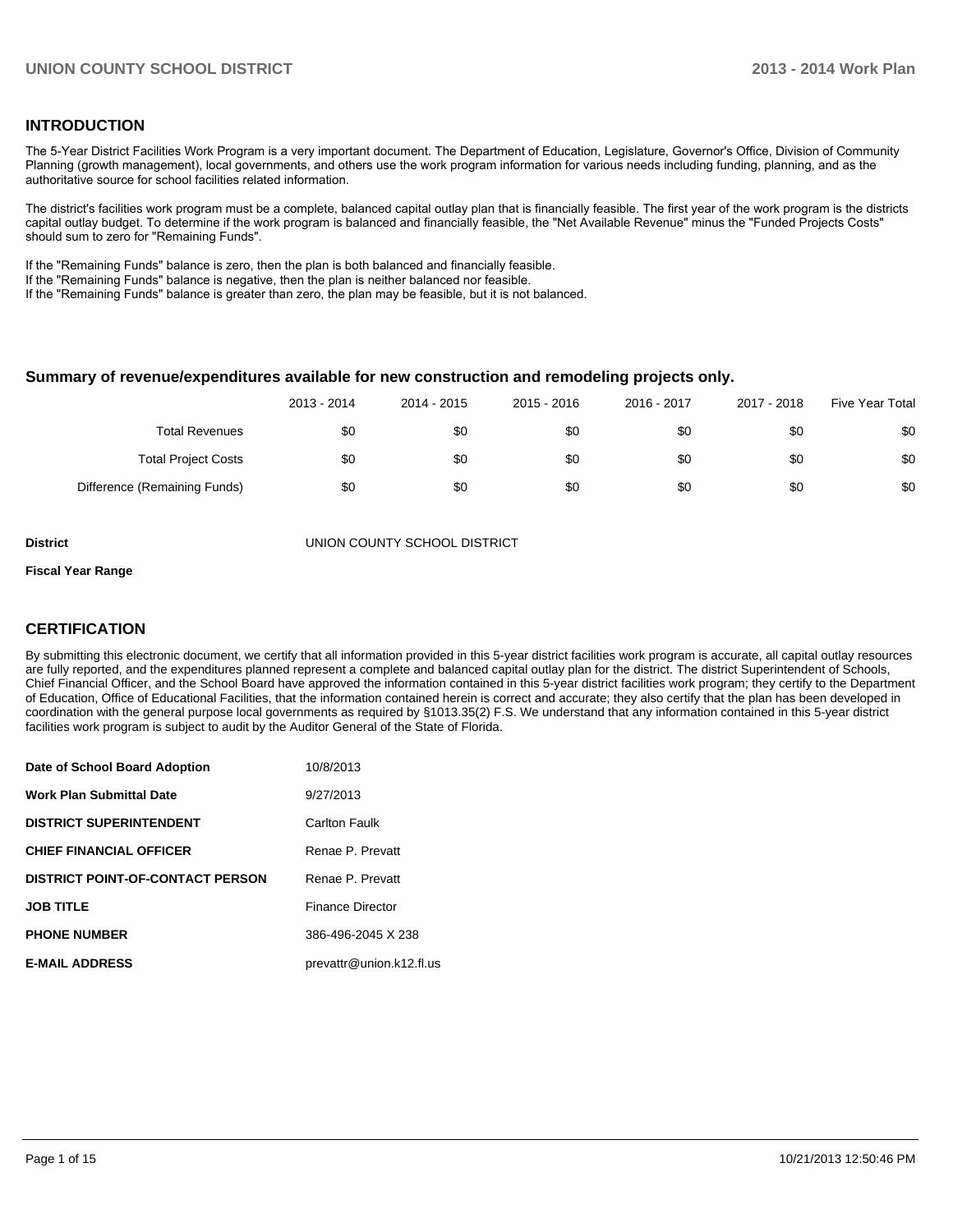# **Expenditures**

### **Expenditure for Maintenance, Repair and Renovation from 1.50-Mills and PECO**

Annually, prior to the adoption of the district school budget, each school board must prepare a tentative district facilities work program that includes a schedule of major repair and renovation projects necessary to maintain the educational and ancillary facilities of the district.

| \$0<br>\$0                                    | \$10,000<br>\$25,000                   | \$15,000                                                                                                                                       | \$0                                                                      | \$0       | \$25,000                                                                                                                                                                                                                      |  |  |  |  |  |  |  |  |
|-----------------------------------------------|----------------------------------------|------------------------------------------------------------------------------------------------------------------------------------------------|--------------------------------------------------------------------------|-----------|-------------------------------------------------------------------------------------------------------------------------------------------------------------------------------------------------------------------------------|--|--|--|--|--|--|--|--|
|                                               |                                        |                                                                                                                                                |                                                                          |           |                                                                                                                                                                                                                               |  |  |  |  |  |  |  |  |
|                                               |                                        |                                                                                                                                                | UNION SENIOR HIGH<br>Locations:                                          |           |                                                                                                                                                                                                                               |  |  |  |  |  |  |  |  |
|                                               |                                        | \$0                                                                                                                                            | \$0                                                                      | \$0       | \$25,000                                                                                                                                                                                                                      |  |  |  |  |  |  |  |  |
|                                               | Locations:<br><b>UNION SENIOR HIGH</b> |                                                                                                                                                |                                                                          |           |                                                                                                                                                                                                                               |  |  |  |  |  |  |  |  |
| \$10,000                                      | \$0                                    | \$0                                                                                                                                            | \$0                                                                      | \$35,000  | \$45,000                                                                                                                                                                                                                      |  |  |  |  |  |  |  |  |
|                                               |                                        |                                                                                                                                                |                                                                          |           |                                                                                                                                                                                                                               |  |  |  |  |  |  |  |  |
| \$30,000                                      | \$30,000                               | \$40,000                                                                                                                                       | \$26.966                                                                 | \$45,000  | \$171,966                                                                                                                                                                                                                     |  |  |  |  |  |  |  |  |
|                                               |                                        |                                                                                                                                                |                                                                          |           |                                                                                                                                                                                                                               |  |  |  |  |  |  |  |  |
| \$0                                           | \$0                                    | \$0                                                                                                                                            | \$0                                                                      | \$0       | \$0                                                                                                                                                                                                                           |  |  |  |  |  |  |  |  |
|                                               |                                        |                                                                                                                                                |                                                                          |           |                                                                                                                                                                                                                               |  |  |  |  |  |  |  |  |
| \$0                                           | \$0                                    | \$0                                                                                                                                            | \$35,000                                                                 | \$0       | \$35,000                                                                                                                                                                                                                      |  |  |  |  |  |  |  |  |
| Locations:<br><b>UNION SENIOR HIGH</b>        |                                        |                                                                                                                                                |                                                                          |           |                                                                                                                                                                                                                               |  |  |  |  |  |  |  |  |
| \$2,500                                       | \$5,000                                | \$5,000                                                                                                                                        | \$0                                                                      | \$10,000  | \$22,500                                                                                                                                                                                                                      |  |  |  |  |  |  |  |  |
| <b>UNION MAINTENANCE</b><br>Locations:        |                                        |                                                                                                                                                |                                                                          |           |                                                                                                                                                                                                                               |  |  |  |  |  |  |  |  |
| \$5,000                                       | \$0                                    | \$0                                                                                                                                            | \$4,500                                                                  | \$0       | \$9,500                                                                                                                                                                                                                       |  |  |  |  |  |  |  |  |
|                                               |                                        |                                                                                                                                                |                                                                          |           |                                                                                                                                                                                                                               |  |  |  |  |  |  |  |  |
| \$5.000                                       | \$0                                    | \$0                                                                                                                                            | \$5,000                                                                  | \$0       | \$10,000                                                                                                                                                                                                                      |  |  |  |  |  |  |  |  |
|                                               |                                        |                                                                                                                                                |                                                                          |           |                                                                                                                                                                                                                               |  |  |  |  |  |  |  |  |
| \$0                                           | \$0                                    | \$0                                                                                                                                            | \$0                                                                      | \$0       | \$0                                                                                                                                                                                                                           |  |  |  |  |  |  |  |  |
| Locations: No Locations for this expenditure. |                                        |                                                                                                                                                |                                                                          |           |                                                                                                                                                                                                                               |  |  |  |  |  |  |  |  |
| \$5,000                                       | \$5,018                                | \$5,000                                                                                                                                        | \$10,500                                                                 | \$6,818   | \$32,336                                                                                                                                                                                                                      |  |  |  |  |  |  |  |  |
|                                               |                                        |                                                                                                                                                |                                                                          |           |                                                                                                                                                                                                                               |  |  |  |  |  |  |  |  |
| \$29,451                                      | \$16,903                               | \$25,319                                                                                                                                       | \$15.185                                                                 | \$20,000  | \$106,858                                                                                                                                                                                                                     |  |  |  |  |  |  |  |  |
|                                               |                                        |                                                                                                                                                |                                                                          |           |                                                                                                                                                                                                                               |  |  |  |  |  |  |  |  |
| \$86,951                                      | \$91,921                               | \$90,319                                                                                                                                       | \$97,151                                                                 | \$116,818 | \$483,160                                                                                                                                                                                                                     |  |  |  |  |  |  |  |  |
| <b>Sub Total:</b>                             |                                        | UNION MAINTENANCE, UNION SUPERINTENDENT'S OFFICE<br>SUPERINTENDENT'S OFFICE, UNION TRANSPORTATION<br>LAKE BUTLER ELEMENTARY, UNION SENIOR HIGH | Locations: LAKE BUTLER ELEMENTARY, LAKE BUTLER MIDDLE, UNION SENIOR HIGH |           | DAY CARE ANNEX, LAKE BUTLER ELEMENTARY, LAKE BUTLER MIDDLE, UNION MAINTENANCE, UNION SENIOR HIGH, UNION<br>Locations: DAY CARE ANNEX, LAKE BUTLER ELEMENTARY, LAKE BUTLER MIDDLE, UNION MAINTENANCE, UNION SENIOR HIGH, UNION |  |  |  |  |  |  |  |  |

|--|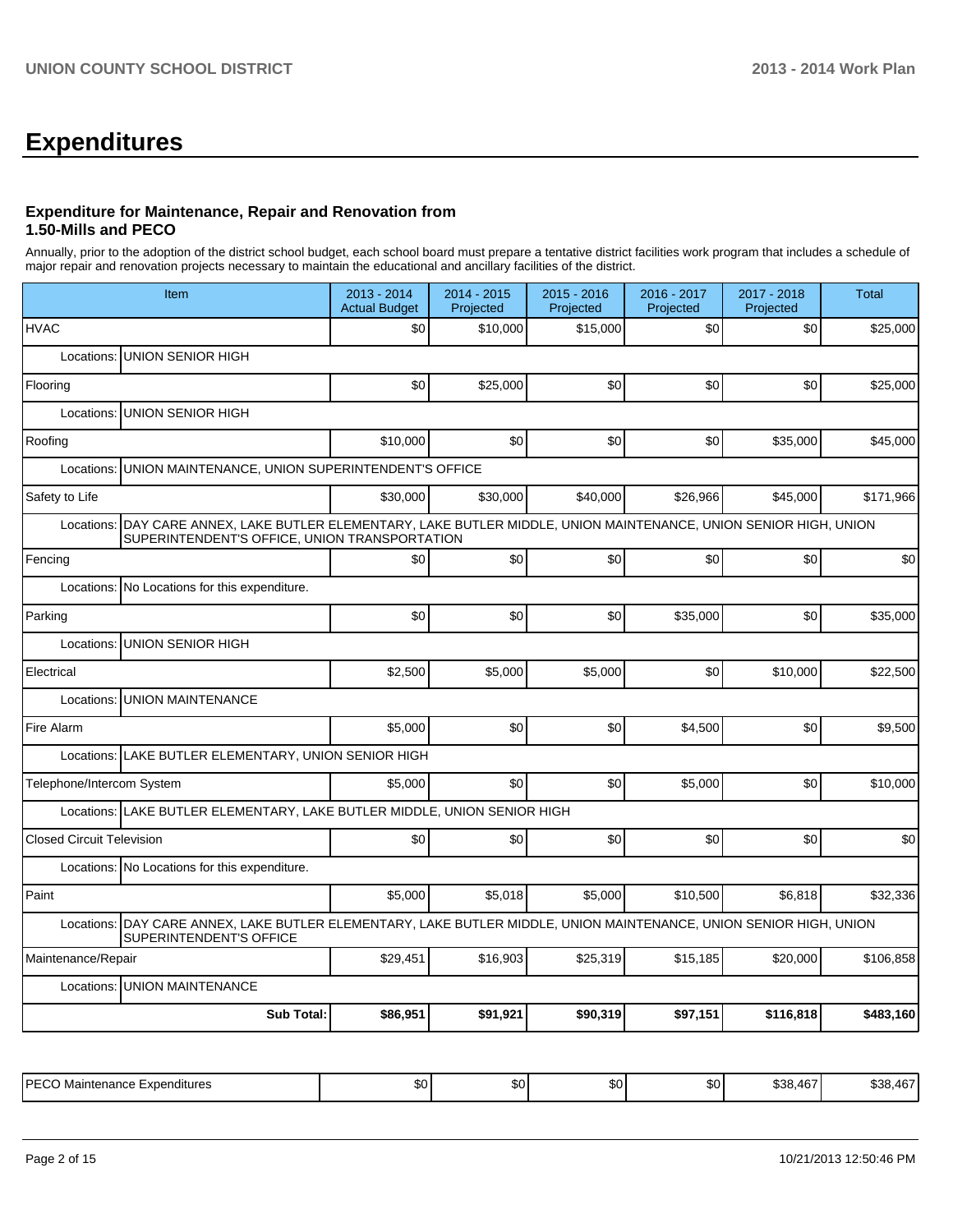| 1.50 Mill Sub Total: I | \$116.951 | 1.921<br><b>CAA</b><br>JD I<br>__ | \$110.319 | 1511<br>«D<br>10. | \$123,351 | \$579,693 |
|------------------------|-----------|-----------------------------------|-----------|-------------------|-----------|-----------|

|                           | Other Items                                                                                                                                                               | $2013 - 2014$<br><b>Actual Budget</b> | $2014 - 2015$<br>Projected | $2015 - 2016$<br>Projected | $2016 - 2017$<br>Projected | $2017 - 2018$<br>Projected | Total     |
|---------------------------|---------------------------------------------------------------------------------------------------------------------------------------------------------------------------|---------------------------------------|----------------------------|----------------------------|----------------------------|----------------------------|-----------|
| IMAINTENANCE DISTRICTWIDE |                                                                                                                                                                           | \$30,000                              | \$20,000                   | \$20,000                   | \$20,000                   | \$45,000                   | \$135,000 |
|                           | Locations DAY CARE ANNEX, LAKE BUTLER ELEMENTARY, LAKE BUTLER MIDDLE, UNION MAINTENANCE, UNION SENIOR HIGH, UNION<br><b>SUPERINTENDENT'S OFFICE, UNION TRANSPORTATION</b> |                                       |                            |                            |                            |                            |           |
|                           | Total: I                                                                                                                                                                  | \$116.951                             | \$111.921                  | \$110.319                  | \$117.151                  | \$161.818                  | \$618.160 |

#### **Local 1.50 Mill Expenditure For Maintenance, Repair and Renovation**

Anticipated expenditures expected from local funding sources over the years covered by the current work plan.

| Item                                                         | 2013 - 2014<br><b>Actual Budget</b> | 2014 - 2015<br>Projected | $2015 - 2016$<br>Projected | 2016 - 2017<br>Projected | 2017 - 2018<br>Projected | Total       |
|--------------------------------------------------------------|-------------------------------------|--------------------------|----------------------------|--------------------------|--------------------------|-------------|
| Remaining Maint and Repair from 1.5 Mills                    | \$116,951                           | \$111,921                | \$110,319                  | \$117,151                | \$123,351                | \$579,693   |
| Maintenance/Repair Salaries                                  | \$0                                 | \$0                      | \$0                        | \$0                      | \$0                      | \$0         |
| School Bus Purchases                                         | \$0                                 | \$0                      | \$0                        | \$0                      | \$0                      | \$0         |
| Other Vehicle Purchases                                      | \$0                                 | \$0                      | \$0                        | \$0                      | \$0                      | \$0         |
| Capital Outlay Equipment                                     | \$0                                 | \$0                      | \$0                        | \$0                      | \$0                      | \$0         |
| <b>Rent/Lease Payments</b>                                   | \$0                                 | \$0                      | \$0                        | \$0                      | \$0                      | \$0         |
| <b>COP Debt Service</b>                                      | \$0                                 | \$0                      | \$0                        | \$0                      | \$0                      | \$0         |
| Rent/Lease Relocatables                                      | \$0                                 | \$0                      | \$0                        | \$0                      | \$0                      | \$0         |
| <b>Environmental Problems</b>                                | \$0                                 | \$0                      | \$0                        | \$0                      | \$0                      | \$0         |
| s.1011.14 Debt Service                                       | \$0                                 | \$0                      | \$0                        | \$0                      | \$0                      | \$0         |
| <b>Special Facilities Construction Account</b>               | \$0                                 | \$0                      | \$0                        | \$0                      | \$0                      | \$0         |
| Premiums for Property Casualty Insurance - 1011.71<br>(4a,b) | \$118,000                           | \$124,182                | \$126,000                  | \$125,000                | \$126,000                | \$619,182   |
| Qualified School Construction Bonds (QSCB)                   | \$0                                 | \$0                      | \$0                        | \$0                      | \$0                      | \$0         |
| Qualified Zone Academy Bonds (QZAB)                          | \$125,000                           | \$125,000                | \$125,000                  | \$125,000                | \$125,000                | \$625,000   |
| <b>Local Expenditure Totals:</b>                             | \$359,951                           | \$361,103                | \$361,319                  | \$367,151                | \$374,351                | \$1,823,875 |
| <b>DAVANUE</b>                                               |                                     |                          |                            |                          |                          |             |

# **Revenue**

#### **1.50 Mill Revenue Source**

Schedule of Estimated Capital Outlay Revenue from each currently approved source which is estimated to be available for expenditures on the projects included in the tentative district facilities work program. All amounts are NET after considering carryover balances, interest earned, new COP's, 1011.14 and 1011.15 loans, etc. Districts cannot use 1.5-Mill funds for salaries except for those explicitly associated with maintenance/repair projects. (1011.71 (5), F.S.)

| Item                                                                              | Fund | $2013 - 2014$<br><b>Actual Value</b> | $2014 - 2015$<br>Projected | $2015 - 2016$<br>Projected | 2016 - 2017<br>Projected | $2017 - 2018$<br>Projected | Total           |
|-----------------------------------------------------------------------------------|------|--------------------------------------|----------------------------|----------------------------|--------------------------|----------------------------|-----------------|
| $(1)$ Non-exempt property<br>lassessed valuation                                  |      | \$235,000,000                        | \$235,800,000              | \$235,950,000              | \$240,000,000            | \$245,000,000              | \$1,191,750,000 |
| $(2)$ The Millege projected for<br>discretionary capital outlay per<br>ls.1011.71 |      | 1.50                                 | .501                       | 1.50                       | 1.50 l                   | 1.50                       |                 |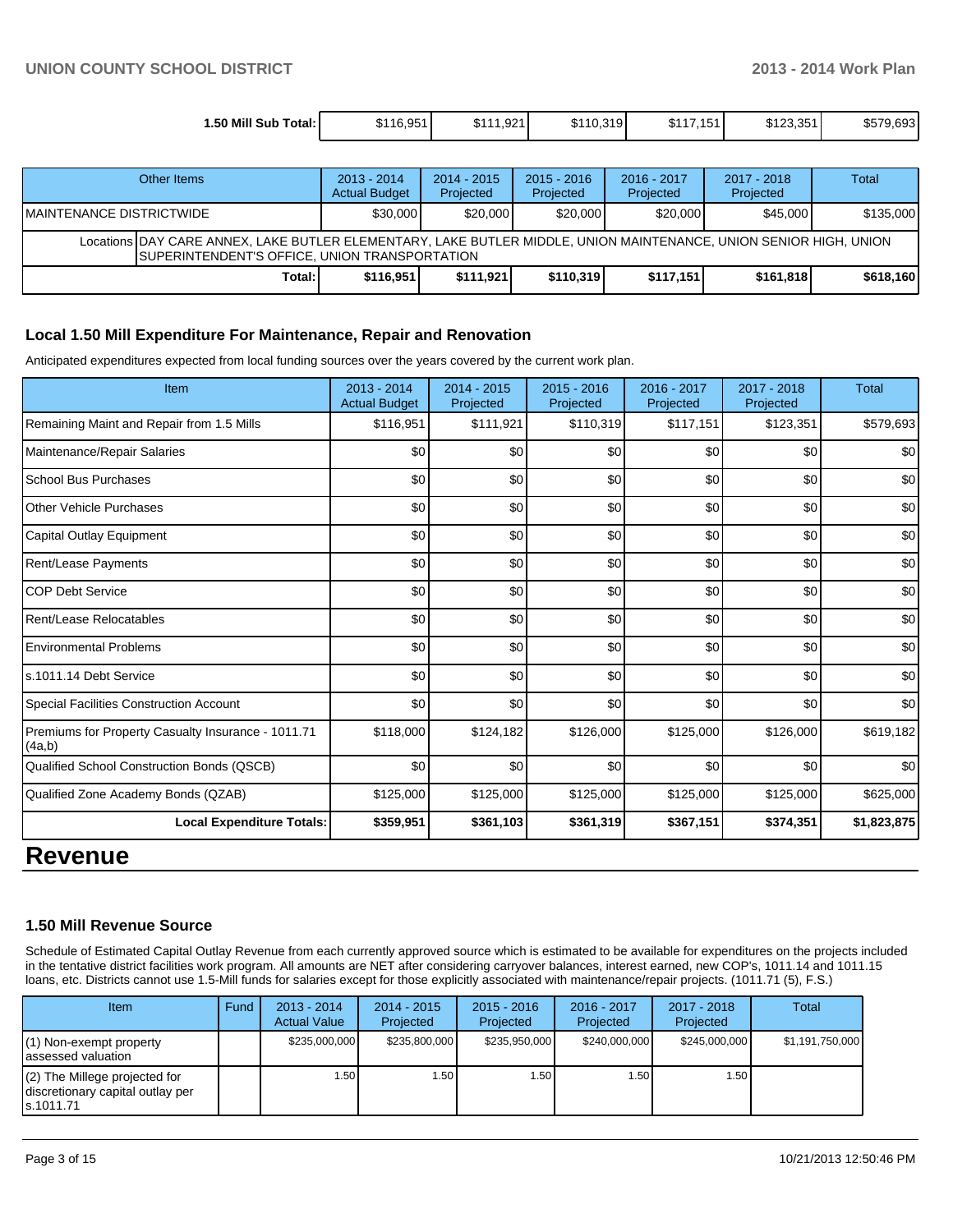| (3) Full value of the 1.50-Mill<br>I discretionary capital outlay per<br>ls.1011.71 |      | \$394.800 | \$396,144 | \$396.396 | \$403.200 | \$411,600 | \$2,002,140 |
|-------------------------------------------------------------------------------------|------|-----------|-----------|-----------|-----------|-----------|-------------|
| $(4)$ Value of the portion of the 1.50<br>-Mill ACTUALLY levied                     | 370I | \$338,400 | \$339.552 | \$339.768 | \$345.600 | \$352.800 | \$1,716,120 |
| $(5)$ Difference of lines (3) and (4)                                               |      | \$56,400  | \$56,592  | \$56.628  | \$57,600  | \$58,800  | \$286.020   |

## **PECO Revenue Source**

The figure in the row designated "PECO Maintenance" will be subtracted from funds available for new construction because PECO maintenance dollars cannot be used for new construction.

| Item                                  | Fund  | $2013 - 2014$<br><b>Actual Budget</b> | $2014 - 2015$<br>Projected | $2015 - 2016$<br>Projected | 2016 - 2017<br>Projected | 2017 - 2018<br>Projected | Total    |
|---------------------------------------|-------|---------------------------------------|----------------------------|----------------------------|--------------------------|--------------------------|----------|
| <b>PECO New Construction</b>          | 340 l | \$0                                   | \$0                        | \$0 <sub>1</sub>           | \$0 <sub>0</sub>         | \$0                      | \$0      |
| <b>IPECO Maintenance Expenditures</b> |       | \$0 <sub>1</sub>                      | \$0                        | \$0                        | \$0 <sub>0</sub>         | \$38,467                 | \$38,467 |
|                                       |       | \$0                                   | \$0                        | \$0                        | \$0                      | \$38,467                 | \$38,467 |

#### **CO & DS Revenue Source**

Revenue from Capital Outlay and Debt Service funds.

| <b>Item</b>                                        | Fund | $2013 - 2014$<br><b>Actual Budget</b> | $2014 - 2015$<br>Projected | $2015 - 2016$<br>Projected | $2016 - 2017$<br>Projected | $2017 - 2018$<br>Projected | Total     |
|----------------------------------------------------|------|---------------------------------------|----------------------------|----------------------------|----------------------------|----------------------------|-----------|
| ICO & DS Cash Flow-through<br><b>I</b> Distributed | 360  | \$20.829                              | \$20,829                   | \$20.829                   | \$20.829                   | \$20,829                   | \$104,145 |
| ICO & DS Interest on<br>Undistributed CO           | 360  | \$722                                 | \$722                      | \$722                      | \$722                      | \$722                      | \$3,610   |
|                                                    |      | \$21,551                              | \$21,551                   | \$21,551                   | \$21.551                   | \$21,551                   | \$107,755 |

#### **Fair Share Revenue Source**

All legally binding commitments for proportionate fair-share mitigation for impacts on public school facilities must be included in the 5-year district work program.

Nothing reported for this section.

#### **Sales Surtax Referendum**

Specific information about any referendum for a 1-cent or ½-cent surtax referendum during the previous year.

**Did the school district hold a surtax referendum during the past fiscal year 2012 - 2013?**

No

#### **Additional Revenue Source**

Any additional revenue sources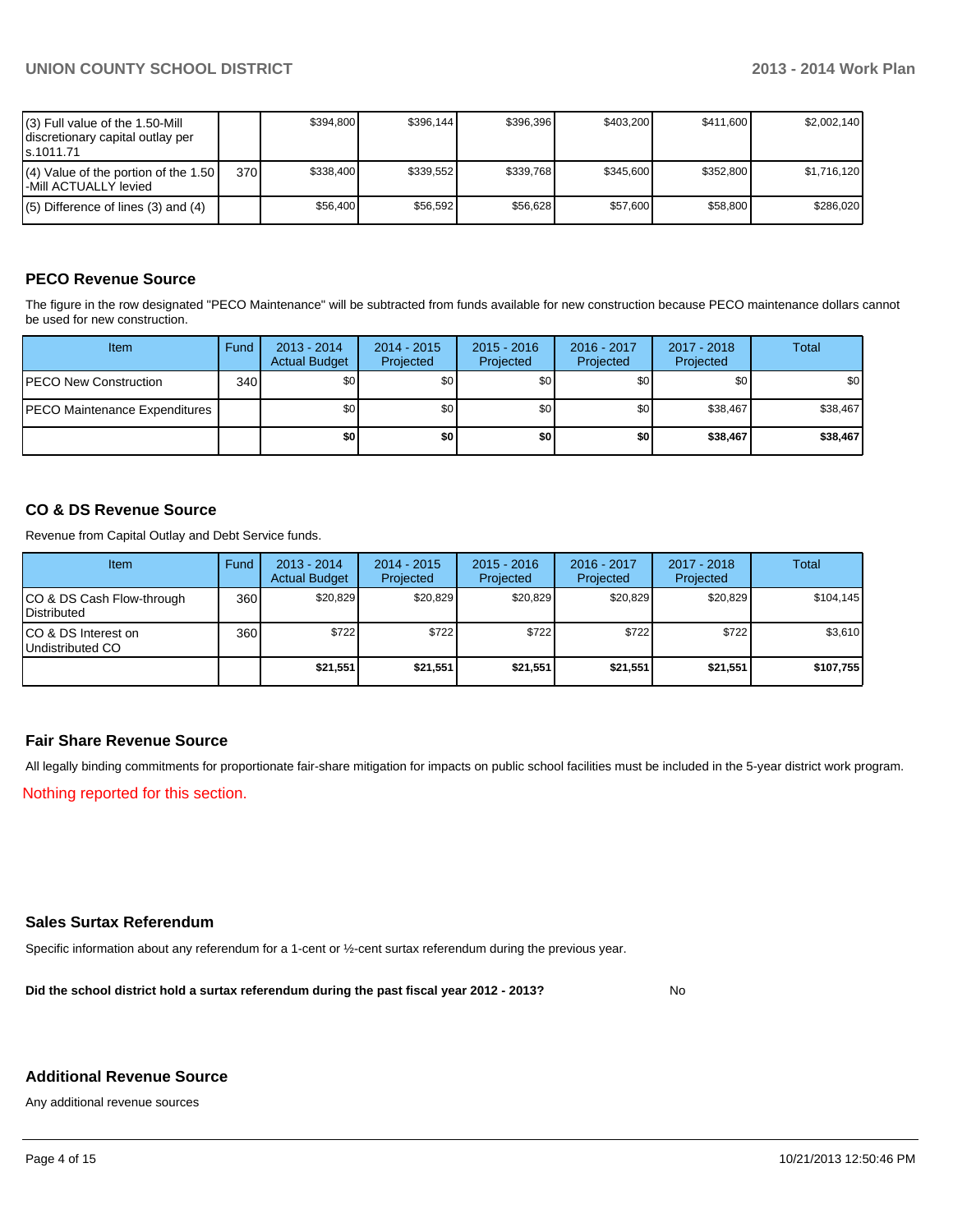## **UNION COUNTY SCHOOL DISTRICT 2013 - 2014 Work Plan**

| Item                                                                                                                      | 2013 - 2014<br><b>Actual Value</b> | 2014 - 2015<br>Projected | 2015 - 2016<br>Projected | 2016 - 2017<br>Projected | 2017 - 2018<br>Projected | <b>Total</b> |
|---------------------------------------------------------------------------------------------------------------------------|------------------------------------|--------------------------|--------------------------|--------------------------|--------------------------|--------------|
| Proceeds from a s.1011.14/15 F.S. Loans                                                                                   | \$0                                | \$0                      | \$0                      | \$0                      | \$0                      | \$0          |
| District Bonds - Voted local bond<br>referendum proceeds per s.9, Art VII<br><b>State Constitution</b>                    | \$0                                | \$0                      | \$0                      | \$0                      | \$0                      | \$0          |
| Proceeds from Special Act Bonds                                                                                           | \$0                                | \$0                      | \$0                      | \$0                      | \$0                      | \$0          |
| Estimated Revenue from CO & DS Bond<br>Sale                                                                               | \$0                                | \$0                      | \$0                      | \$0                      | \$0                      | \$0          |
| Proceeds from Voted Capital<br>Improvements millage                                                                       | \$0                                | \$0                      | \$0                      | \$0                      | \$0                      | \$0          |
| Other Revenue for Other Capital Projects                                                                                  | \$0                                | \$0                      | \$0                      | \$0                      | \$0                      | \$0          |
| Proceeds from 1/2 cent sales surtax<br>authorized by school board                                                         | \$0                                | \$0                      | \$0                      | \$0                      | \$0                      | \$0          |
| Proceeds from local governmental<br>infrastructure sales surtax                                                           | \$0                                | \$0                      | \$0                      | \$0                      | \$0                      | \$0          |
| Proceeds from Certificates of<br>Participation (COP's) Sale                                                               | \$0                                | \$0                      | \$0                      | \$0                      | \$0                      | \$0          |
| Classrooms First Bond proceeds amount<br>authorized in FY 1997-98                                                         | \$0                                | \$0                      | \$0                      | \$0                      | \$0                      | \$0          |
| <b>Classrooms for Kids</b>                                                                                                | \$0                                | \$0                      | \$0                      | \$0                      | \$0                      | \$0          |
| <b>District Equity Recognition</b>                                                                                        | \$0                                | \$0                      | \$0                      | \$0                      | \$0                      | \$0          |
| <b>Federal Grants</b>                                                                                                     | \$0                                | \$0                      | \$0                      | \$0                      | \$0                      | \$0          |
| Proportionate share mitigation (actual<br>cash revenue only, not in kind donations)                                       | \$0                                | \$0                      | \$0                      | \$0                      | \$0                      | \$0          |
| Impact fees received                                                                                                      | \$0                                | \$0                      | \$0                      | \$0                      | \$0                      | \$0          |
| Private donations                                                                                                         | \$0                                | \$0                      | \$0                      | \$0                      | \$0                      | \$0          |
| Grants from local governments or not-for-<br>profit organizations                                                         | \$0                                | \$0                      | \$0                      | \$0                      | \$0                      | \$0          |
| Interest, Including Profit On Investment                                                                                  | \$0                                | \$0                      | \$0                      | \$0                      | \$0                      | \$0          |
| Revenue from Bonds pledging proceeds<br>from 1 cent or 1/2 cent Sales Surtax                                              | \$0                                | \$0                      | \$0                      | \$0                      | \$0                      | \$0          |
| <b>Total Fund Balance Carried Forward</b>                                                                                 | \$0                                | \$0                      | \$0                      | \$0                      | \$0                      | \$0          |
| General Capital Outlay Obligated Fund<br><b>Balance Carried Forward From Total</b><br><b>Fund Balance Carried Forward</b> | \$0                                | \$0                      | \$0                      | \$0                      | \$0                      | \$0          |
| <b>Special Facilities Construction Account</b>                                                                            | \$0                                | \$0                      | \$0                      | \$0                      | \$0                      | \$0          |
| One Cent - 1/2 Cent Sales Surtax Debt<br>Service From Total Fund Balance Carried<br>Forward                               | \$0                                | \$0                      | \$0                      | \$0                      | \$0                      | \$0          |
| Capital Outlay Projects Funds Balance<br>Carried Forward From Total Fund<br><b>Balance Carried Forward</b>                | \$0                                | \$0                      | \$0                      | \$0                      | \$0                      | \$0          |
| <b>Subtotal</b>                                                                                                           | \$0                                | \$0                      | \$0                      | \$0                      | \$0                      | $$0\,$       |

## **Total Revenue Summary**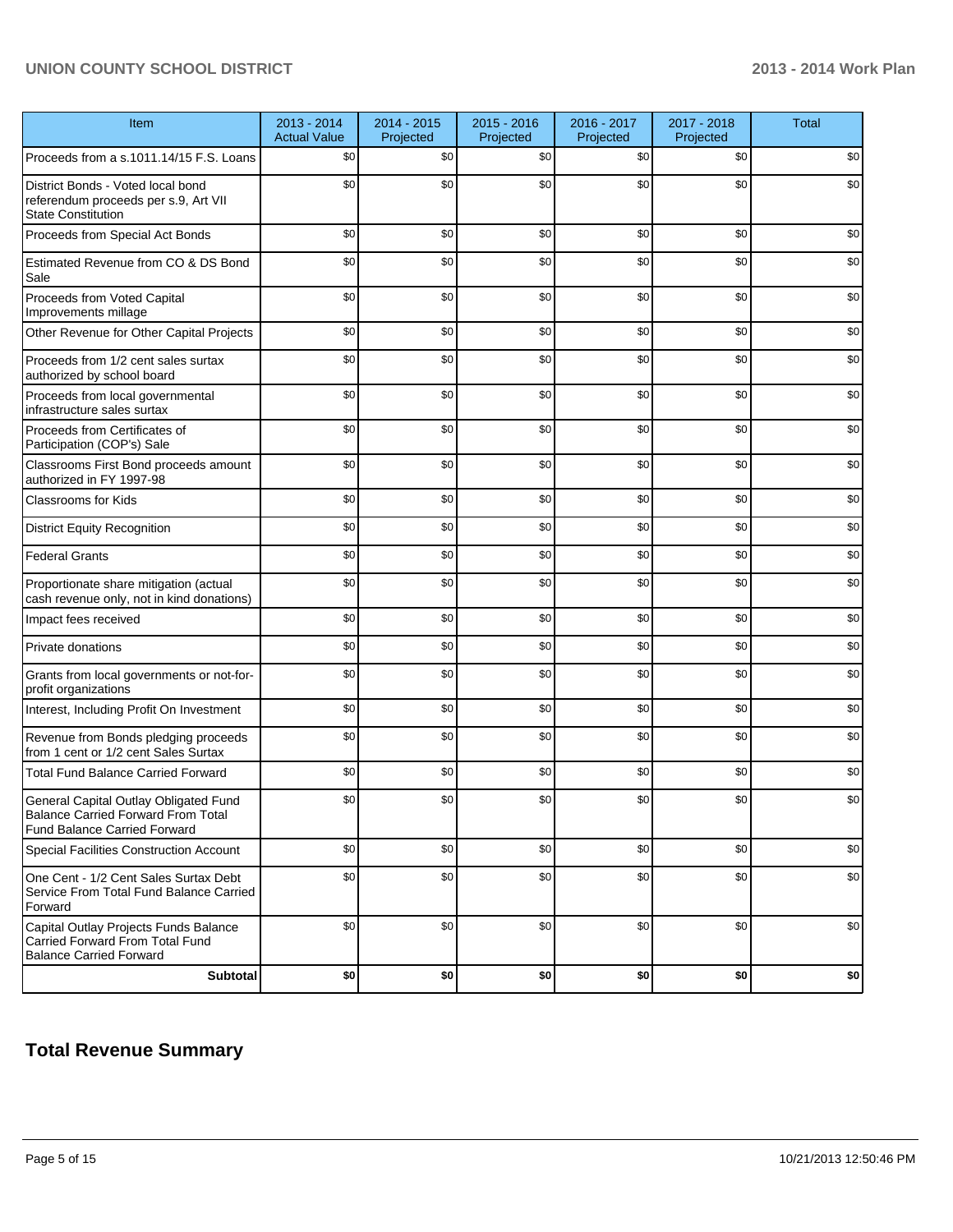## **UNION COUNTY SCHOOL DISTRICT 2013 - 2014 Work Plan**

| <b>Item Name</b>                                           | $2013 - 2014$<br><b>Budget</b> | $2014 - 2015$<br>Projected | $2015 - 2016$<br>Projected | $2016 - 2017$<br>Projected | $2017 - 2018$<br>Projected | <b>Five Year Total</b> |
|------------------------------------------------------------|--------------------------------|----------------------------|----------------------------|----------------------------|----------------------------|------------------------|
| Local 1.5 Mill Discretionary Capital Outlay<br>Revenue     | \$338,400                      | \$339,552                  | \$339,768                  | \$345,600                  | \$352,800                  | \$1,716,120            |
| PECO and 1.5 Mill Maint and Other 1.5<br>Mill Expenditures | (\$359,951)                    | (\$361,103)                | (\$361,319)                | (\$367,151)                | (\$374,351)                | (\$1,823,875)          |
| IPECO Maintenance Revenue                                  | \$0                            | \$0                        | \$0                        | \$0                        | \$38,467                   | \$38,467               |
| Available 1.50 Mill for New<br><b>Construction</b>         | (\$21,551)                     | (\$21,551)                 | (\$21,551)                 | (\$21,551)                 | (\$21,551)                 | (\$107,755)            |

| <b>Item Name</b>                      | $2013 - 2014$<br><b>Budget</b> | $2014 - 2015$<br>Projected | $2015 - 2016$<br>Projected | 2016 - 2017<br>Projected | 2017 - 2018<br>Projected | <b>Five Year Total</b> |
|---------------------------------------|--------------------------------|----------------------------|----------------------------|--------------------------|--------------------------|------------------------|
| CO & DS Revenue                       | \$21,551                       | \$21,551                   | \$21,551                   | \$21,551                 | \$21,551                 | \$107,755              |
| <b>IPECO New Construction Revenue</b> | \$0                            | \$0                        | \$0                        | \$0                      | \$0                      | \$0                    |
| Other/Additional Revenue              | \$0                            | \$0                        | \$0                        | \$0                      | \$0                      | \$0                    |
| <b>Total Additional Revenuel</b>      | \$21,551                       | \$21,551                   | \$21,551                   | \$21,551                 | \$21,551                 | \$107,755              |
| <b>Total Available Revenue</b>        | \$0                            | \$0                        | \$0                        | \$0                      | \$0                      | \$0                    |

# **Project Schedules**

#### **Capacity Project Schedules**

A schedule of capital outlay projects necessary to ensure the availability of satisfactory classrooms for the projected student enrollment in K-12 programs.

Nothing reported for this section.

| <b>Planned Cost:</b>     |  |  |  |
|--------------------------|--|--|--|
| <b>Student Stations:</b> |  |  |  |
| <b>Total Classrooms:</b> |  |  |  |
| Gross Sq Ft:             |  |  |  |

#### **Other Project Schedules**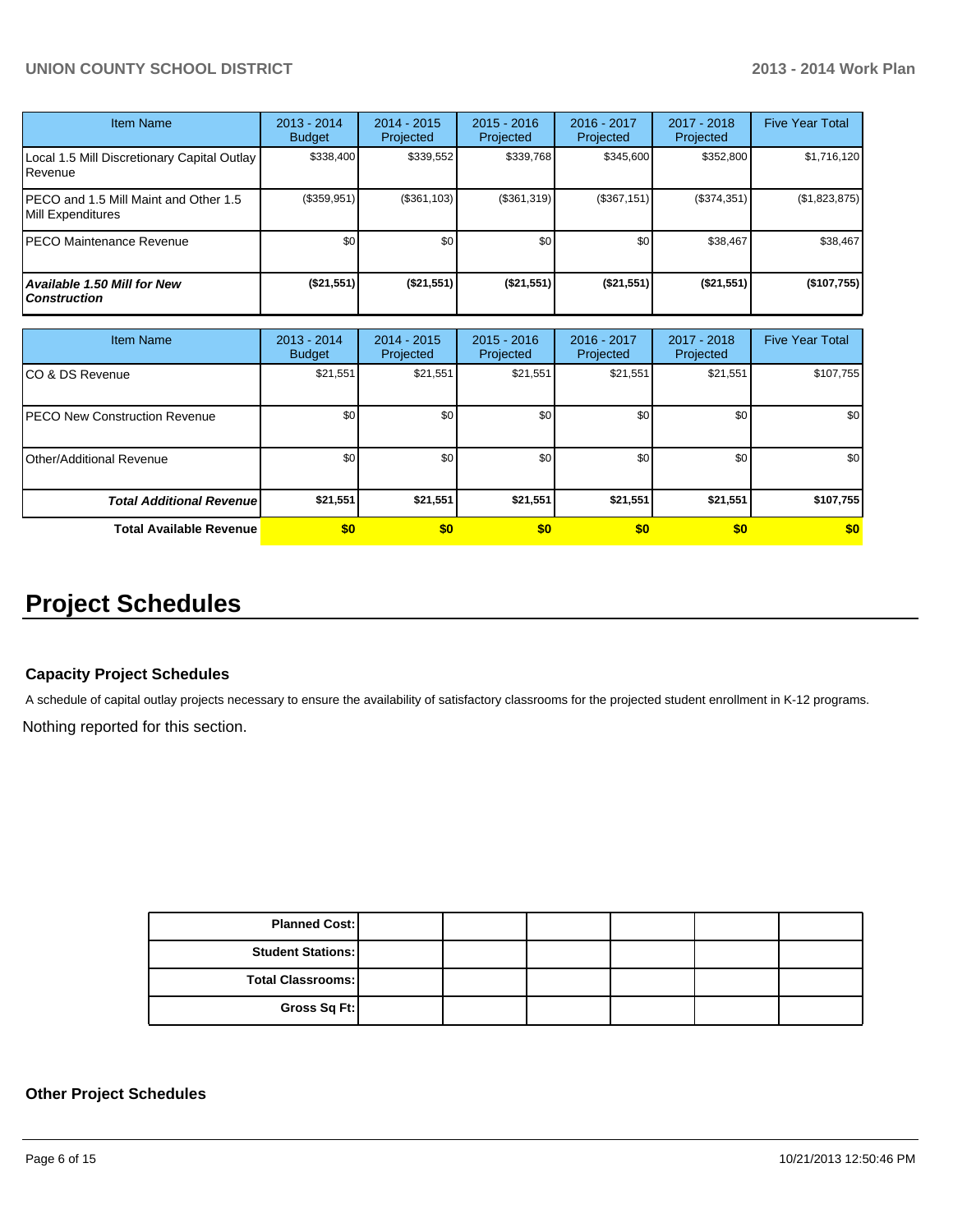Major renovations, remodeling, and additions of capital outlay projects that do not add capacity to schools.

| <b>Project Description</b>                                           | Location                                          | $2013 - 2014$<br>Actual Budget | $2014 - 2015$<br>Projected | $2015 - 2016$<br>Projected | 2016 - 2017<br>Projected | $2017 - 2018$<br>Projected | Total        | Funded |
|----------------------------------------------------------------------|---------------------------------------------------|--------------------------------|----------------------------|----------------------------|--------------------------|----------------------------|--------------|--------|
| <b>Chillers</b><br>repairs/replace/rennovate                         | <b>UNION SENIOR HIGH</b>                          | \$0 <sub>0</sub>               | \$0                        | \$0                        | \$110,000                | \$0                        | \$110,000 No |        |
| Replace Gym Roof                                                     | LAKE BUTLER MIDDLE                                | \$0                            | \$0                        | \$0                        | \$0                      | \$85,000                   | \$85,000 No  |        |
| Repair Roof and Repave<br>Transportation Yard                        | <b>UNION</b><br><b>TRANSPORTATION</b>             | \$0                            | \$0                        | \$0                        | \$0                      | \$35,000                   | \$35,000 No  |        |
| reroof Remaining Area at Union UNION SENIOR HIGH<br>County High      |                                                   | \$0                            | \$0                        | \$60,000                   | \$0                      | \$0                        | \$60,000 No  |        |
| Districtwide Maintenance and<br>Repairs to County Office<br>Building | <b>UNION</b><br>SUPERINTENDENT'S<br><b>OFFICE</b> | \$5,000                        | \$0                        | \$0                        | \$0                      | \$0                        | \$5,000 No   |        |
|                                                                      |                                                   | \$5,000                        | \$0                        | \$60,000                   | \$110,000                | \$120,000                  | \$295,000    |        |

## **Additional Project Schedules**

Any projects that are not identified in the last approved educational plant survey.

| <b>Project Description</b>                    | Location                  | <b>Num</b> | $2013 - 2014$<br>Classroom Actual Budget | 2014 - 2015<br>Projected | $2015 - 2016$<br>Projected | 2016 - 2017<br>Projected | 2017 - 2018<br>Projected | Total | <b>Funded</b> |
|-----------------------------------------------|---------------------------|------------|------------------------------------------|--------------------------|----------------------------|--------------------------|--------------------------|-------|---------------|
| Project description not<br><b>I</b> specified | Location not<br>specified |            | \$0                                      | \$0                      | \$0                        | \$0                      | \$0                      |       | \$0 No        |
|                                               |                           |            | \$0                                      | \$0                      | \$0                        | \$0                      | \$0                      | \$0 I |               |

## **Non Funded Growth Management Project Schedules**

Schedule indicating which projects, due to planned development, that CANNOT be funded from current revenues projected over the next five years.

| <b>Project Description</b>        | $2013 - 2014$<br>Actual Budget | $2014 - 2015$<br>Projected | $2015 - 2016$<br>Projected | 2016 - 2017<br>Projected | 2017 - 2018<br>Projected | Total | Funded |
|-----------------------------------|--------------------------------|----------------------------|----------------------------|--------------------------|--------------------------|-------|--------|
| Project description not specified | \$0                            | \$0                        | \$0 <sub>1</sub>           | \$0 <sub>l</sub>         | \$0                      |       | \$0 No |
|                                   | \$0                            | \$0                        | \$0                        | \$0                      | \$0                      | \$0   |        |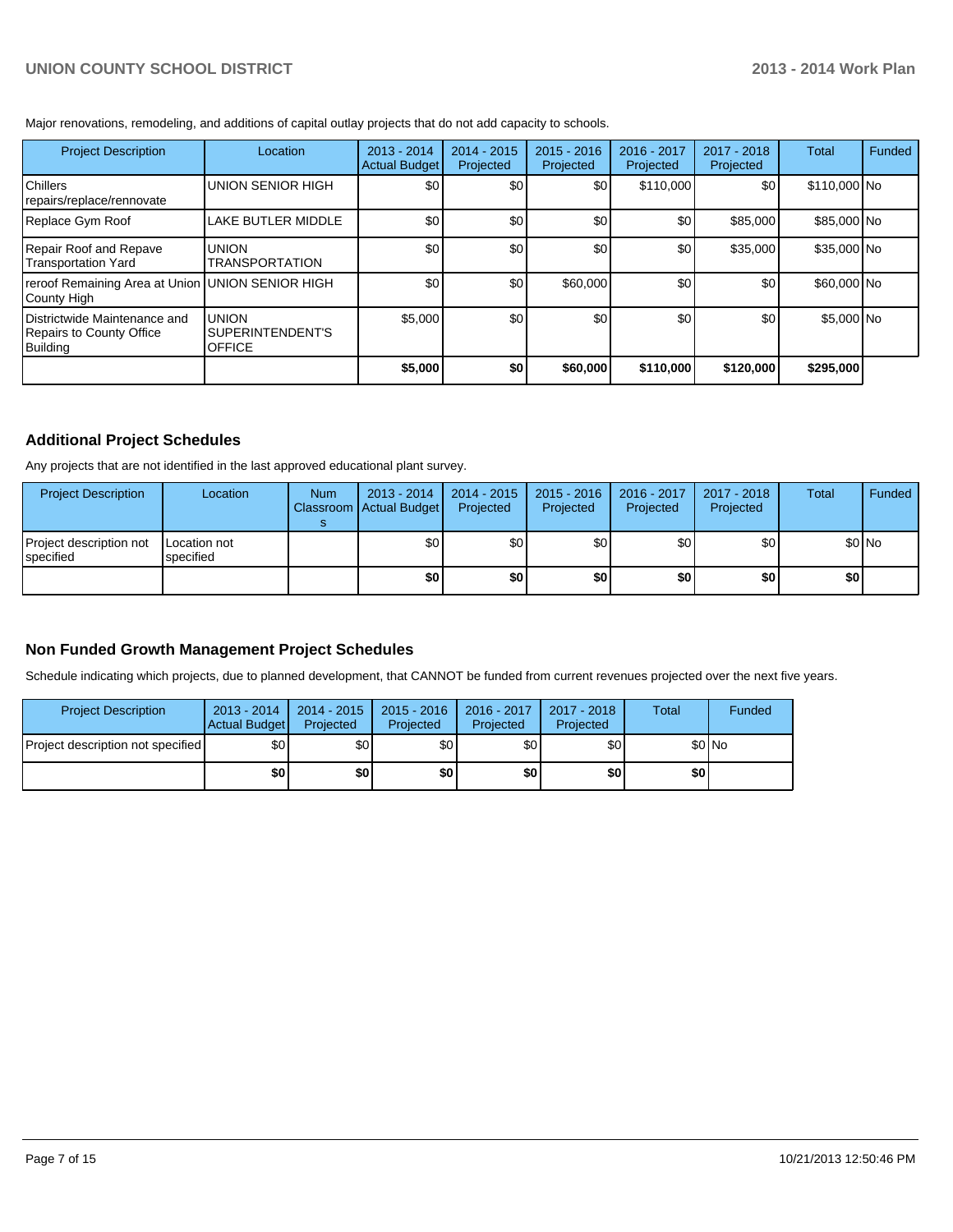# **Tracking**

## **Capacity Tracking**

| Location                           | $2013 -$<br>2014 Satis.<br>Stu. Sta. | Actual<br>$2013 -$<br><b>2014 FISH</b><br>Capacity | Actual<br>$2012 -$<br>2013<br><b>COFTE</b> | # Class<br><b>Rooms</b> | Actual<br>Average<br>$2013 -$<br>2014 Class<br><b>Size</b> | Actual<br>$2013 -$<br>2014<br><b>Utilization</b> | <b>New</b><br>Stu.<br>Capacity I | <b>New</b><br>Rooms to<br>be<br>Added/Re<br>moved | Projected<br>$2017 -$<br>2018<br><b>COFTE</b> | Projected<br>$2017 -$<br>2018<br><b>Utilization</b> | Projected<br>$2017 -$<br>2018 Class<br><b>Size</b> |
|------------------------------------|--------------------------------------|----------------------------------------------------|--------------------------------------------|-------------------------|------------------------------------------------------------|--------------------------------------------------|----------------------------------|---------------------------------------------------|-----------------------------------------------|-----------------------------------------------------|----------------------------------------------------|
| UNION SENIOR HIGH                  | 933                                  | 793I                                               | 581                                        | 43                      | 14                                                         | 73.00 %                                          |                                  |                                                   | 597                                           | 75.00 %                                             | 14                                                 |
| LAKE BUTLER MIDDLE                 | 971                                  | 8731                                               | 671                                        | 42                      | 16 <sup>1</sup>                                            | 77.00 %                                          |                                  |                                                   | 705 l                                         | 81.00%                                              | 17                                                 |
| llake butler<br><b>IELEMENTARY</b> | 1.139                                | 1.139                                              | 919                                        | 63                      | 15                                                         | 81.00 %                                          |                                  |                                                   | 987                                           | 87.00 %                                             | 16                                                 |
|                                    | 3,043                                | 2,805                                              | 2,170                                      | 148                     | 15 <sub>l</sub>                                            | 77.37 %l                                         |                                  |                                                   | 2,289                                         | 81.60%                                              | 15                                                 |

The COFTE Projected Total (2,289) for 2017 - 2018 must match the Official Forecasted COFTE Total (2,350 ) for 2017 - 2018 before this section can be completed. In the event that the COFTE Projected Total does not match the Official forecasted COFTE, then the Balanced Projected COFTE Table should be used to balance COFTE.

| Projected COFTE for 2017 - 2018 |       | <b>Grade Level Type</b> | <b>Balanced Projected</b><br>COFTE for 2017 - 2018 |
|---------------------------------|-------|-------------------------|----------------------------------------------------|
| Elementary (PK-3)               | 858   |                         |                                                    |
| Middle (4-8)                    | 952   |                         |                                                    |
|                                 |       | Elementary (PK-3)       | 9                                                  |
| High (9-12)                     | 540   |                         |                                                    |
|                                 |       | Middle (4-8)            | -5                                                 |
|                                 | 2,350 | High (9-12)             | 57                                                 |
|                                 |       |                         |                                                    |
|                                 |       |                         | 2,350                                              |

## **Relocatable Replacement**

Number of relocatable classrooms clearly identified and scheduled for replacement in the school board adopted financially feasible 5-year district work program.

| Location                          | 2014<br>$2013 -$ | $2014 - 2015$ | $2015 - 2016$ |   | 2016 - 2017   2017 - 2018 | Year 5 Total |
|-----------------------------------|------------------|---------------|---------------|---|---------------------------|--------------|
| Total Relocatable Replacements: I |                  |               |               | 0 |                           | 0            |

## **Charter Schools Tracking**

Information regarding the use of charter schools.

Nothing reported for this section.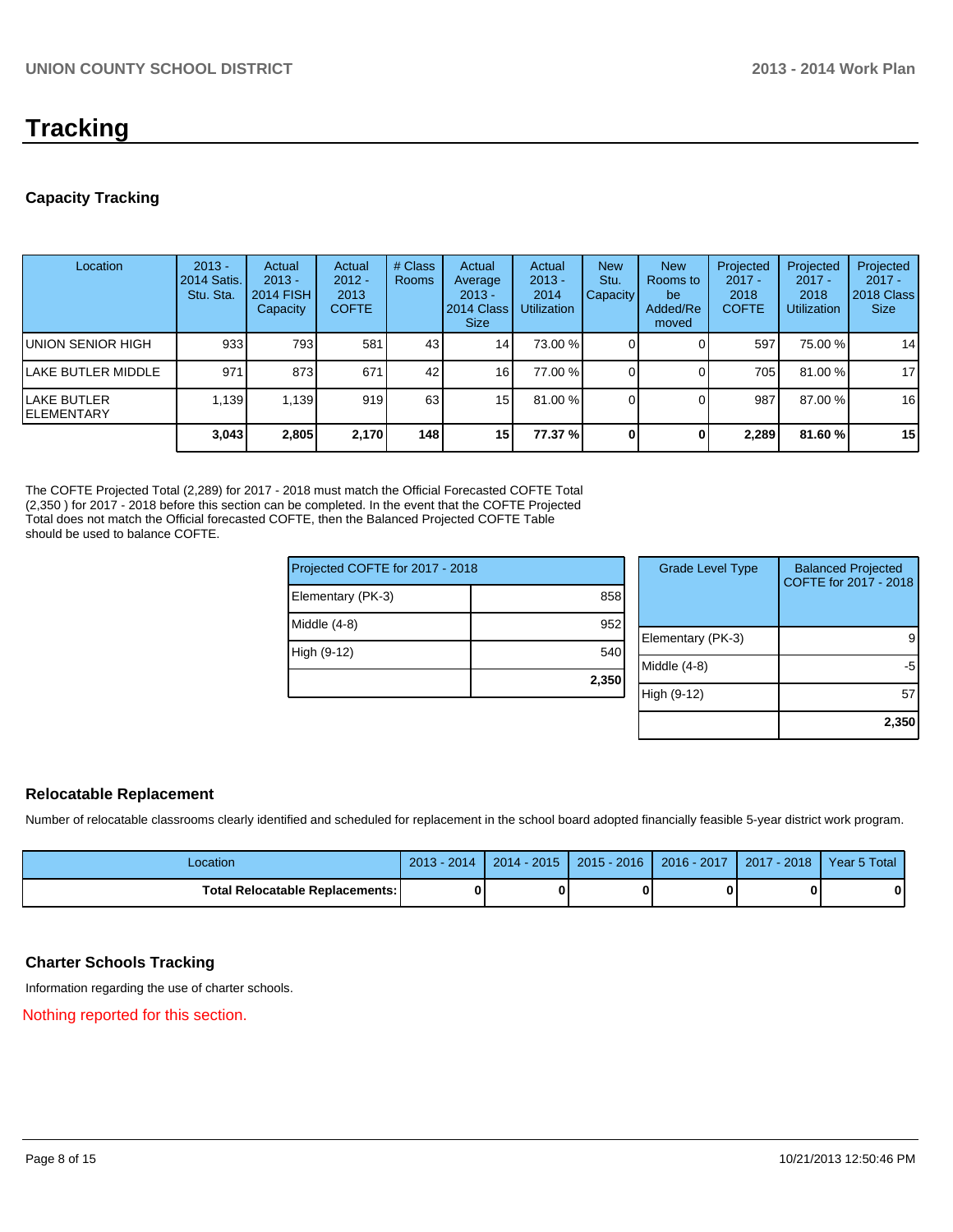## **Special Purpose Classrooms Tracking**

The number of classrooms that will be used for certain special purposes in the current year, by facility and type of classroom, that the district will, 1), not use for educational purposes, and 2), the co-teaching classrooms that are not open plan classrooms and will be used for educational purposes.

| School                               | <b>School Type</b>                     | $#$ of Elementary<br>K-3 Classrooms | # of Middle 4-8<br><b>Classrooms</b> | # of High $9-12$<br><b>Classrooms</b> | # of $ESE$<br>Classrooms | # of Combo<br><b>Classrooms</b> | Total<br><b>Classrooms</b> |
|--------------------------------------|----------------------------------------|-------------------------------------|--------------------------------------|---------------------------------------|--------------------------|---------------------------------|----------------------------|
|                                      | <b>Total Educational Classrooms: I</b> |                                     |                                      |                                       |                          |                                 | 01                         |
| School                               | <b>School Type</b>                     | # of Elementary<br>K-3 Classrooms   | # of Middle 4-8<br><b>Classrooms</b> | # of High $9-12$<br><b>Classrooms</b> | # of $ESE$<br>Classrooms | # of Combo<br><b>Classrooms</b> | Total<br><b>Classrooms</b> |
| <b>Total Co-Teaching Classrooms:</b> |                                        |                                     |                                      |                                       |                          |                                 | 01                         |

#### **Infrastructure Tracking**

**Necessary offsite infrastructure requirements resulting from expansions or new schools. This section should include infrastructure information related to capacity project schedules and other project schedules (Section 4).**

Not Specified

**Proposed location of planned facilities, whether those locations are consistent with the comprehensive plans of all affected local governments, and recommendations for infrastructure and other improvements to land adjacent to existing facilities. Provisions of 1013.33(12), (13) and (14) and 1013.36 must be addressed for new facilities planned within the 1st three years of the plan (Section 5).**

Not Specified

**Consistent with Comp Plan?** No

#### **Net New Classrooms**

The number of classrooms, by grade level and type of construction, that were added during the last fiscal year.

| List the net new classrooms added in the 2012 - 2013 fiscal year.                                                                                       |                               |                            |                                | List the net new classrooms to be added in the 2013 - 2014 fiscal<br>Ivear. |                                                                                                                      |  |  |          |
|---------------------------------------------------------------------------------------------------------------------------------------------------------|-------------------------------|----------------------------|--------------------------------|-----------------------------------------------------------------------------|----------------------------------------------------------------------------------------------------------------------|--|--|----------|
| "Classrooms" is defined as capacity carrying classrooms that are added to increase<br>capacity to enable the district to meet the Class Size Amendment. |                               |                            |                                |                                                                             | Totals for fiscal year 2013 - 2014 should match totals in Section 15A.                                               |  |  |          |
| Location                                                                                                                                                | $2012 - 2013 \#$<br>Permanent | $2012 - 2013$ #<br>Modular | $2012 - 2013$ #<br>Relocatable | $2012 - 2013$<br>Total                                                      | $2013 - 2014$ #<br>$2013 - 2014$ #<br>$2013 - 2014$ #<br>$2013 - 2014$<br><b>Modular</b><br>Relocatable<br>Permanent |  |  |          |
| Elementary (PK-3)                                                                                                                                       |                               |                            |                                |                                                                             |                                                                                                                      |  |  |          |
| Middle (4-8)                                                                                                                                            |                               |                            |                                |                                                                             |                                                                                                                      |  |  | $\Omega$ |
| High (9-12)                                                                                                                                             |                               |                            |                                |                                                                             |                                                                                                                      |  |  | $\Omega$ |
|                                                                                                                                                         |                               |                            |                                |                                                                             |                                                                                                                      |  |  | 0        |

#### **Relocatable Student Stations**

Number of students that will be educated in relocatable units, by school, in the current year, and the projected number of students for each of the years in the workplan.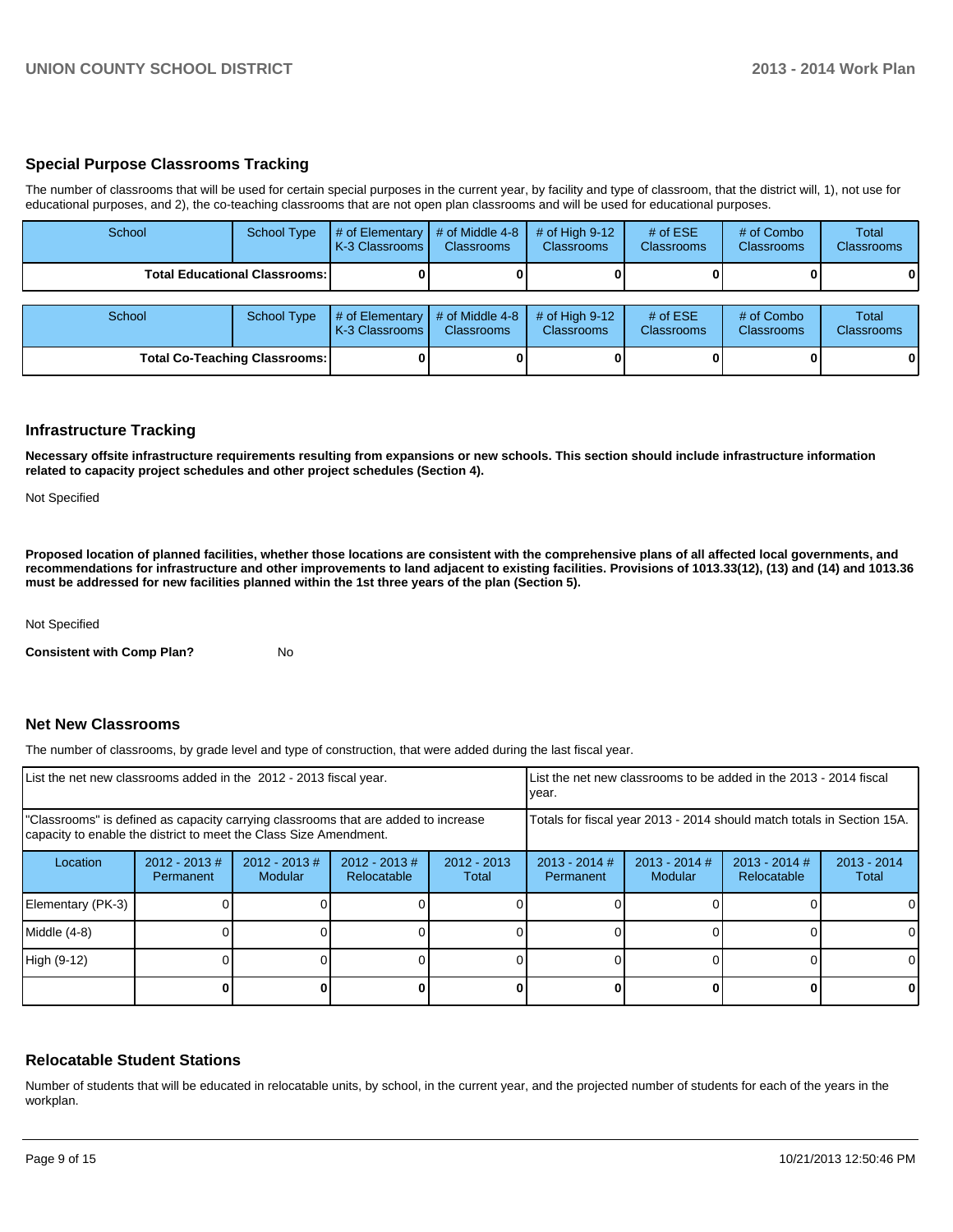#### **UNION COUNTY SCHOOL DISTRICT 2013 - 2014 Work Plan**

| <b>Site</b>                                       | $2013 - 2014$ | $2014 - 2015$ | $2015 - 2016$ | 2016 - 2017 | 2017 - 2018 | 5 Year Average |
|---------------------------------------------------|---------------|---------------|---------------|-------------|-------------|----------------|
| UNION SENIOR HIGH                                 |               |               |               |             |             | $\overline{0}$ |
| <b>LAKE BUTLER MIDDLE</b>                         | 66            | 66            | 66            | 66          | 66          | 66             |
| <b>LAKE BUTLER ELEMENTARY</b>                     | 306           | 306           | 306           | 306         | 306         | 306            |
|                                                   |               |               |               |             |             |                |
| <b>Totals for UNION COUNTY SCHOOL DISTRICT</b>    |               |               |               |             |             |                |
| Total students in relocatables by year.           | 372           | 372           | <b>3721</b>   | 372         | 372         | 372            |
| Total number of COFTE students projected by year. | 2,216         | 2,236         | 2,270         | 2,311       | 2,350       | 2,277          |
| Percent in relocatables by year.                  | 17 %          | 17%           | 16 %          | 16 %        | 16 %        | 16 %           |

## **Leased Facilities Tracking**

Exising leased facilities and plans for the acquisition of leased facilities, including the number of classrooms and student stations, as reported in the educational plant survey, that are planned in that location at the end of the five year workplan.

| Location                       | # of Leased<br>Classrooms 2013 -<br>2014 | <b>FISH Student</b><br><b>Stations</b> | Owner | # of Leased<br>Classrooms 2017 - I<br>2018 | <b>FISH Student</b><br><b>Stations</b> |
|--------------------------------|------------------------------------------|----------------------------------------|-------|--------------------------------------------|----------------------------------------|
| UNION SENIOR HIGH              |                                          |                                        |       |                                            | 01                                     |
| <b>ILAKE BUTLER MIDDLE</b>     |                                          |                                        |       |                                            | OΙ                                     |
| <b>ILAKE BUTLER ELEMENTARY</b> |                                          |                                        |       |                                            | OΙ                                     |
|                                |                                          |                                        |       |                                            | 01                                     |

#### **Failed Standard Relocatable Tracking**

Relocatable units currently reported by school, from FISH, and the number of relocatable units identified as 'Failed Standards'.

#### Nothing reported for this section.

# **Planning**

#### **Class Size Reduction Planning**

**Plans approved by the school board that reduce the need for permanent student stations such as acceptable school capacity levels, redistricting, busing, year-round schools, charter schools, magnet schools, public-private partnerships, multitrack scheduling, grade level organization, block scheduling, or other alternatives.**

ROOFING REPAIRS AND REPLACEMENTS AT LAKE BUTLER ELEMENTARY SCHOOL, Lake Butler Middle School and Union County High School. Fire alarm and intercom reparis throughout district. Chiller replacement at Union County High School. Maintenance and Repairs throughout district.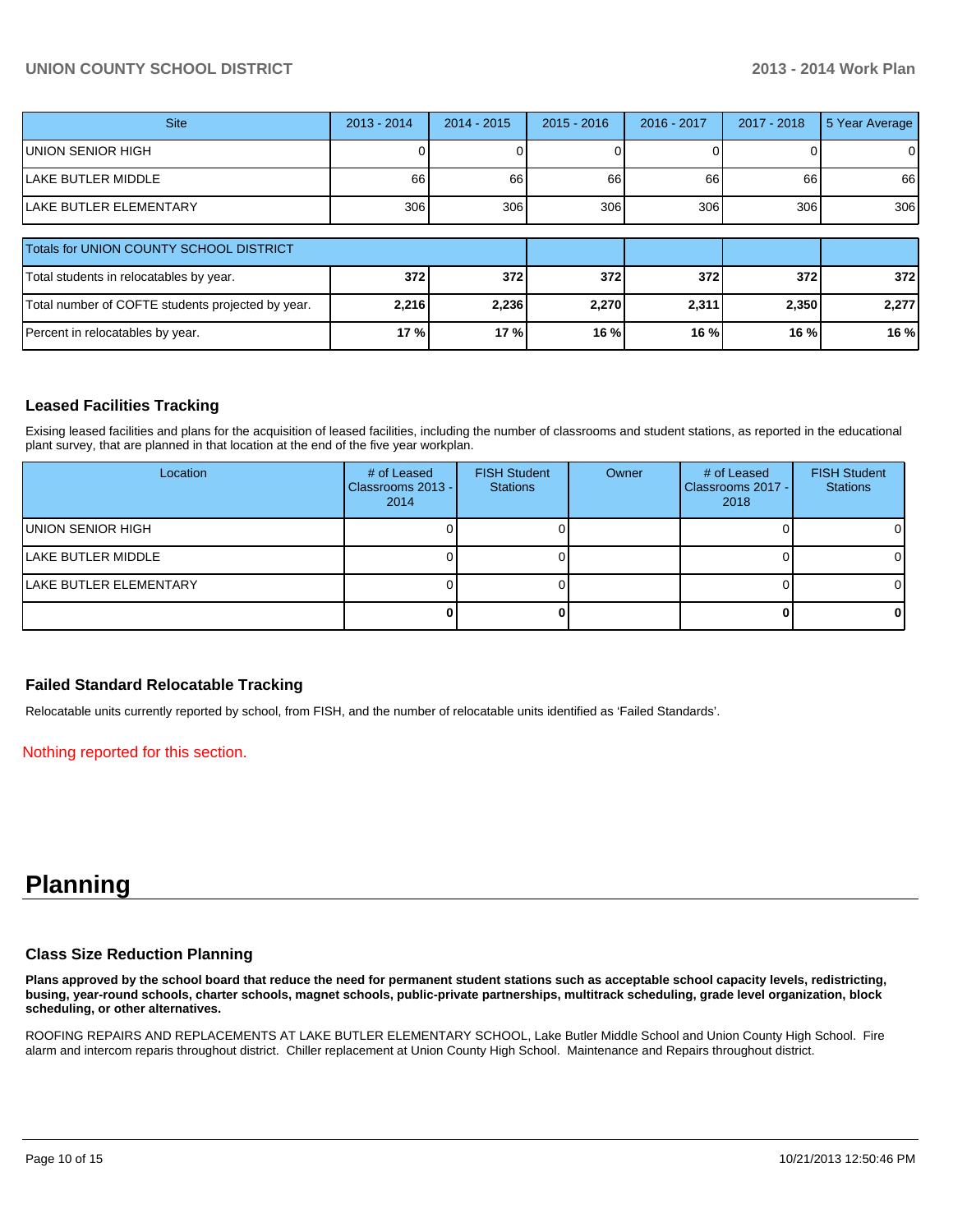## **School Closure Planning**

**Plans for the closure of any school, including plans for disposition of the facility or usage of facility space, and anticipated revenues.**

No school closures planned.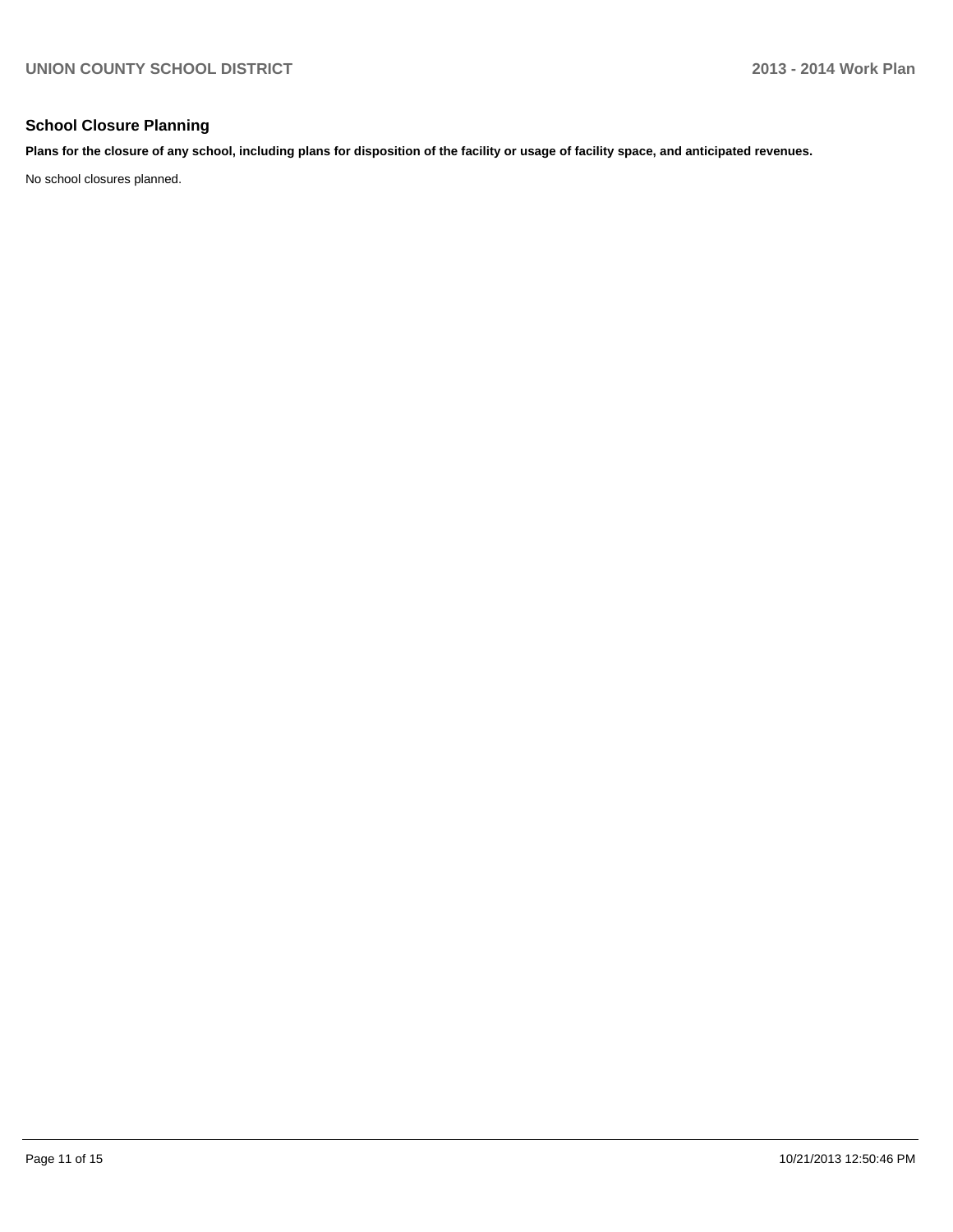Five Year Survey - Ten Year Capacity **10/21/2013** UNION COUNTY SCHOOL DISTRICT

**Schedule of capital outlay projects projected to ensure the availability of satisfactory student stations for the projected student enrollment in K - 12 programs for the future 5 years beyond the 5-year district facilities work program.**

No items meet the criteria.

Five Year Survey - Ten Year Infrastructure **10/21/2013** UNION COUNTY SCHOOL DISTRICT

**Proposed Location of Planned New, Remodeled, or New Additions to Facilities in 6 thru 10 out years (Section 28).**

Not Specified

**Plans for closure of any school, including plans for disposition of the facility or usage of facility space, and anticipated revenues in the 6 thru 10 out years (Section 29).**

Not Specified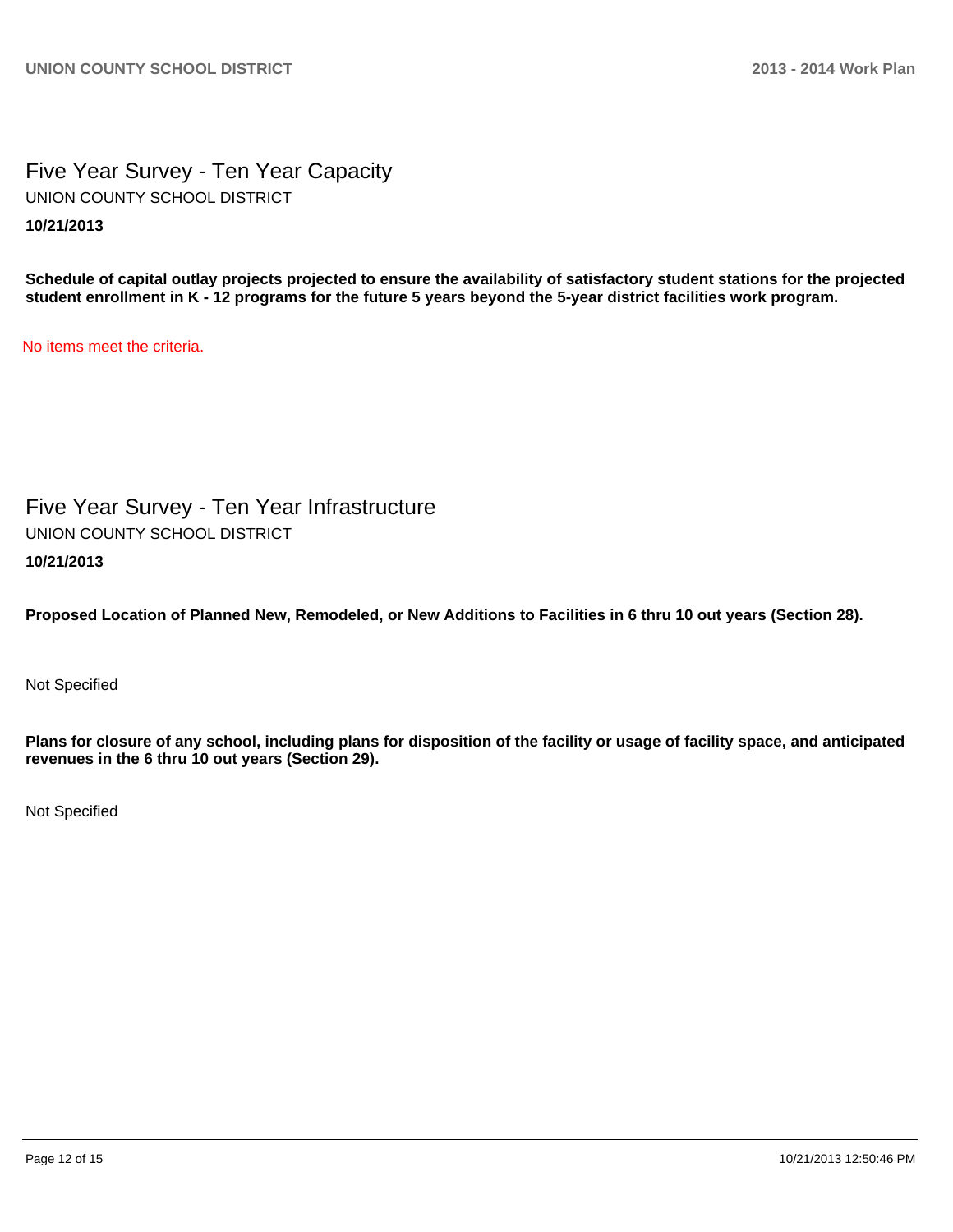## Five Year Survey - Ten Year Maintenance **10/21/2013** UNION COUNTY SCHOOL DISTRICT

**District projects and locations regarding the projected need for major renovation, repair, and maintenance projects within the district in years 6 - 10 beyond the projects plans detailed in the five years covered by the work plan.**

No items match the criteria.

# Five Year Survey - Ten Year Utilization

UNION COUNTY SCHOOL DISTRICT

**10/21/2013**

**Schedule of planned capital outlay projects identifying the standard grade groupings, capacities, and planned utilization rates of future educational facilities of the district for both permanent and relocatable facilities.**

| <b>Grade Level</b><br><b>Projections</b> | <b>FISH Student</b><br><b>Stations</b> | <b>Actual FISH</b><br>Capacity | Actual<br><b>COFTE</b> | Actual<br><b>Utilization</b> | Actual new<br><b>Student</b><br>Capacity to be<br>added/remove | Projected<br><b>COFTE</b> | Projected<br><b>Utilization</b> |
|------------------------------------------|----------------------------------------|--------------------------------|------------------------|------------------------------|----------------------------------------------------------------|---------------------------|---------------------------------|
| Elementary -<br>District Totals          | 1,226                                  | 1,226                          | 870.22                 | 70.98 %                      |                                                                |                           | 0.00%                           |
| Middle - District<br>Totals              | 971                                    | 873                            | 713.43                 | 81.72%                       |                                                                |                           | 0.00%                           |
| High - District<br>Totals                | 933                                    | 793                            | 562.29                 | 70.91 %                      |                                                                | O                         | 0.00%                           |
| Other - ESE, etc                         |                                        |                                | 0.00                   | 0.00 %                       |                                                                | 0                         | 0.00%                           |
|                                          | 3,130                                  | 2,892                          | 2,145.94               | 74.20 %                      |                                                                |                           | 0.00%                           |

**Combination schools are included with the middle schools for student stations, capacity, COFTE and utilization purposes because these facilities all have a 90% utilization factor. Use this space to explain or define the grade groupings for combination schools.**

No comments to report.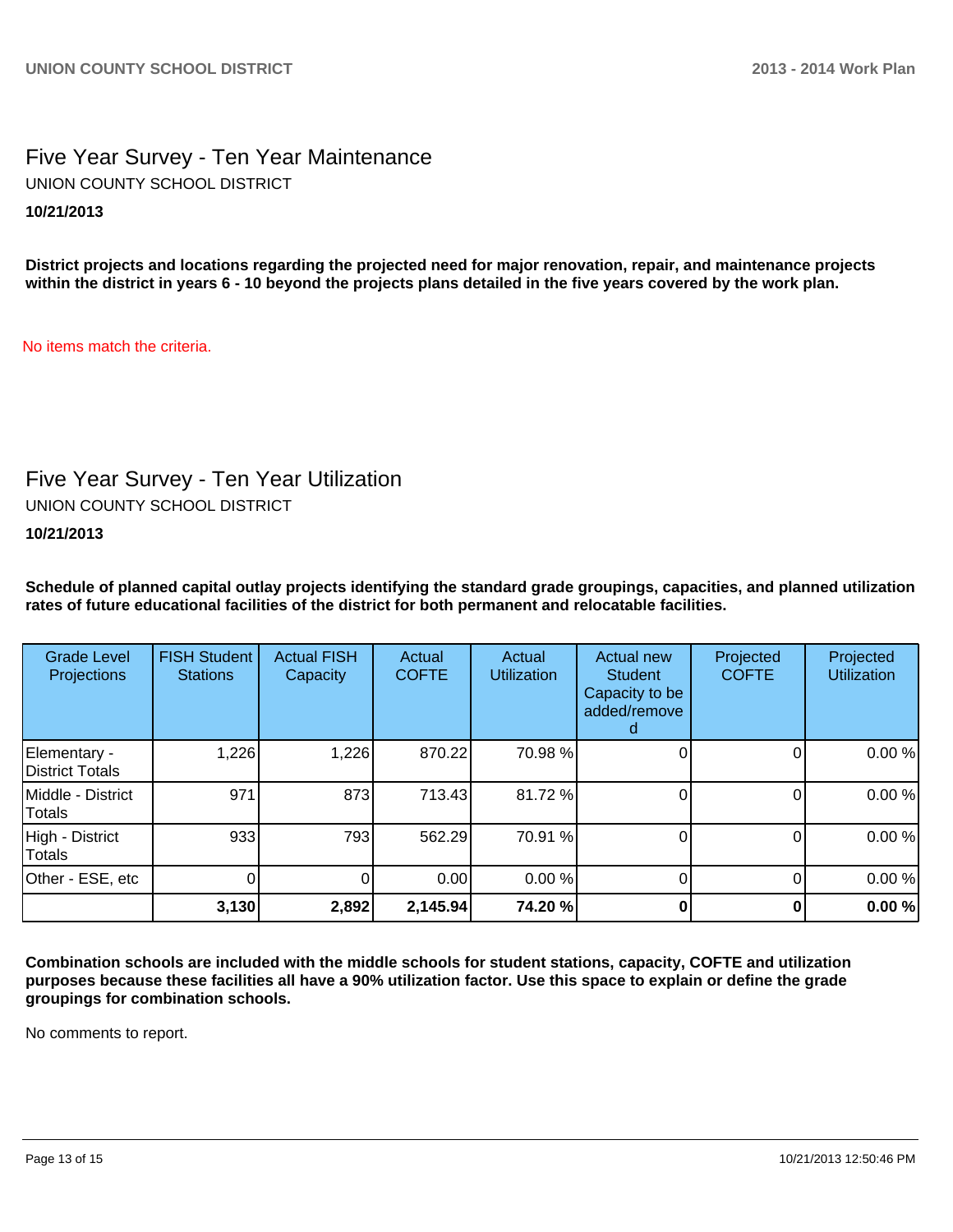## Five Year Survey - Twenty Year Capacity **10/21/2013** UNION COUNTY SCHOOL DISTRICT

**Schedule of capital outlay projects projected to ensure the availability of satisfactory student stations for the projected student enrollment in K - 12 programs for the future 11 - 20 years beyond the 5-year district facilities work program.**

No items match the criteria.

Five Year Survey - Twenty Year Infrastructure UNION COUNTY SCHOOL DISTRICT

**10/21/2013**

**Proposed Location of Planned New, Remodeled, or New Additions to Facilities in the 11 through 20 out years (Section 28).**

Not Specified

**Plans for closure of any school, including plans for disposition of the facility or usage of facility space, and anticipated revenues in the 11 through 20 out years (Section 29).**

Not Specified